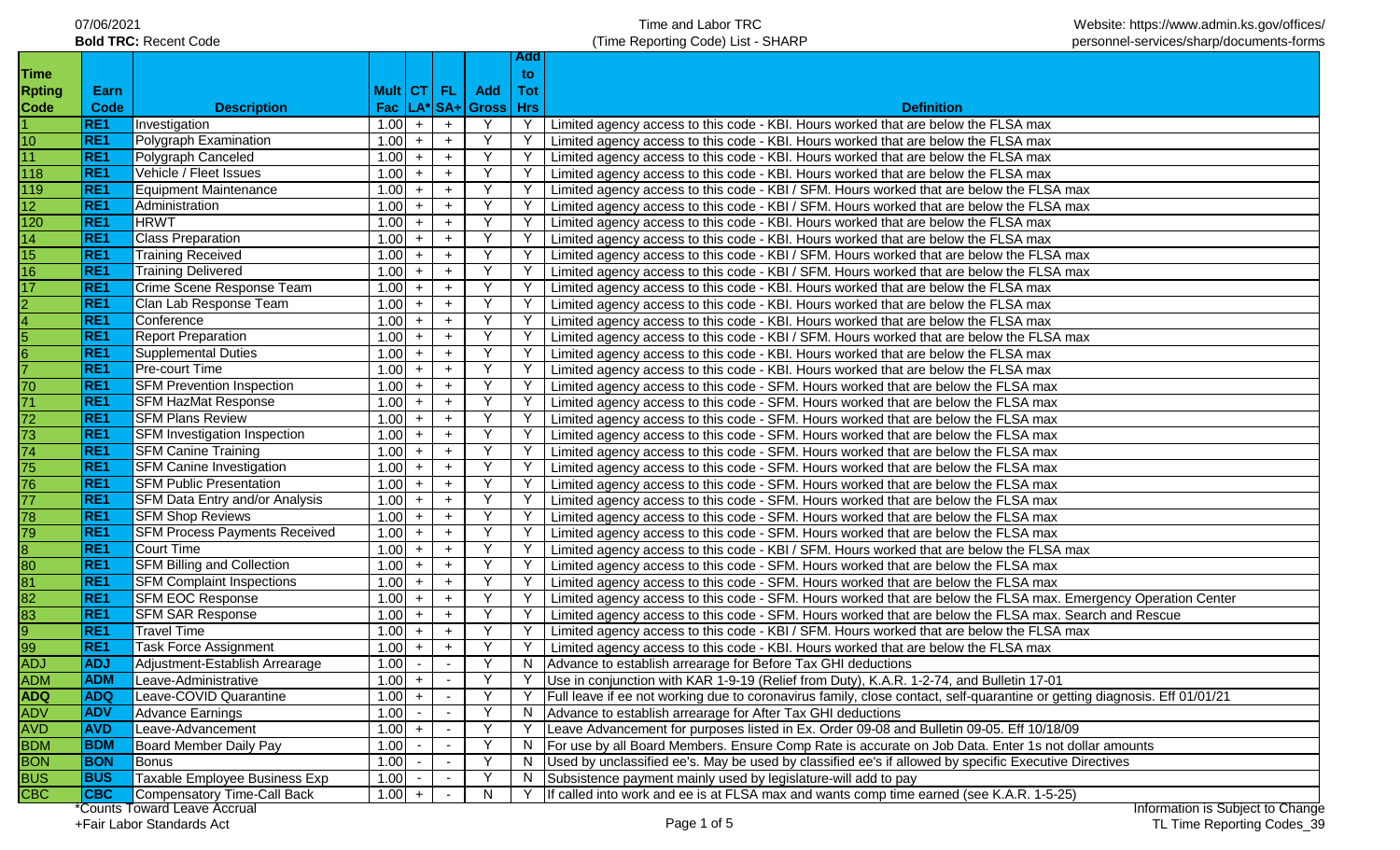| 07/06/2021                   |
|------------------------------|
| <b>Bold TRC: Recent Code</b> |

**Add** 

|                 |                                |                                                                                                                                                                                                                                                                                                                                                                                                                                                                                                                                                                                                                                                                                                                                                                                                                                                                                                      |      |                                                                                                                                                            |                                                          | to:            |                                                                                                                                 |
|-----------------|--------------------------------|------------------------------------------------------------------------------------------------------------------------------------------------------------------------------------------------------------------------------------------------------------------------------------------------------------------------------------------------------------------------------------------------------------------------------------------------------------------------------------------------------------------------------------------------------------------------------------------------------------------------------------------------------------------------------------------------------------------------------------------------------------------------------------------------------------------------------------------------------------------------------------------------------|------|------------------------------------------------------------------------------------------------------------------------------------------------------------|----------------------------------------------------------|----------------|---------------------------------------------------------------------------------------------------------------------------------|
| Earn            |                                |                                                                                                                                                                                                                                                                                                                                                                                                                                                                                                                                                                                                                                                                                                                                                                                                                                                                                                      |      |                                                                                                                                                            | Add                                                      | Tot            |                                                                                                                                 |
| Code            | <b>Description</b>             |                                                                                                                                                                                                                                                                                                                                                                                                                                                                                                                                                                                                                                                                                                                                                                                                                                                                                                      |      |                                                                                                                                                            |                                                          |                | <b>Definition</b>                                                                                                               |
| <b>CBN</b>      |                                |                                                                                                                                                                                                                                                                                                                                                                                                                                                                                                                                                                                                                                                                                                                                                                                                                                                                                                      | $+$  | $\sim$                                                                                                                                                     | Y                                                        | Y              | If called in & work < 2 hours, use this code with CBP to = 2 hrs (see K.A.R. 1-5-25)                                            |
| <b>CBO</b>      |                                | 1.50                                                                                                                                                                                                                                                                                                                                                                                                                                                                                                                                                                                                                                                                                                                                                                                                                                                                                                 | $+$  | $\sim$                                                                                                                                                     |                                                          |                | If called into work and ee is in overtime status (see K.A.R. 1-5-25)                                                            |
| <b>CBP</b>      |                                |                                                                                                                                                                                                                                                                                                                                                                                                                                                                                                                                                                                                                                                                                                                                                                                                                                                                                                      | $+$  | $+$                                                                                                                                                        |                                                          |                | If called into work and not in overtime status-enter actual hours worked (see K.A.R. 1-5-25)                                    |
| CM <sub>1</sub> |                                | 1.00                                                                                                                                                                                                                                                                                                                                                                                                                                                                                                                                                                                                                                                                                                                                                                                                                                                                                                 | $+$  | $\sim$                                                                                                                                                     | N                                                        |                | Used for employees not covered by FLSA-Do not use for ex or non-ex ee's                                                         |
| <b>CME</b>      |                                | 1.00                                                                                                                                                                                                                                                                                                                                                                                                                                                                                                                                                                                                                                                                                                                                                                                                                                                                                                 | $+$  | $\sim$                                                                                                                                                     | N                                                        |                | Hours above FLSA limit, entered at straight time/adds to balance at 1.5 (see K.A.R. 1-5-24)                                     |
| <b>CMT</b>      |                                |                                                                                                                                                                                                                                                                                                                                                                                                                                                                                                                                                                                                                                                                                                                                                                                                                                                                                                      | $+$  |                                                                                                                                                            |                                                          |                | Reduces comp time balance by the number of hours entered (see K.A.R. 1-5-24)                                                    |
| <b>CNT</b>      |                                | 1.00                                                                                                                                                                                                                                                                                                                                                                                                                                                                                                                                                                                                                                                                                                                                                                                                                                                                                                 |      | $\sim$                                                                                                                                                     |                                                          | N              | Used to record pay associated with a contract                                                                                   |
| <b>COM</b>      |                                | 1.00                                                                                                                                                                                                                                                                                                                                                                                                                                                                                                                                                                                                                                                                                                                                                                                                                                                                                                 |      | $\sim$                                                                                                                                                     |                                                          | N.             | Maximum reimbursement of \$30/Mo. (see Ex. Order 14-06 and Info Circ 15-P-028)                                                  |
| <b>CSI</b>      |                                | 1.00                                                                                                                                                                                                                                                                                                                                                                                                                                                                                                                                                                                                                                                                                                                                                                                                                                                                                                 |      | $\sim$                                                                                                                                                     |                                                          |                | N   For Dept. of Corrections only. Manual calculation of two pay grade differential                                             |
| <b>CMT</b>      |                                |                                                                                                                                                                                                                                                                                                                                                                                                                                                                                                                                                                                                                                                                                                                                                                                                                                                                                                      | $+$  |                                                                                                                                                            |                                                          |                | Use for Salaried Non-Covered Ee's only. Reduces comp time balance by the number of hours entered                                |
| стн             |                                | 1.00                                                                                                                                                                                                                                                                                                                                                                                                                                                                                                                                                                                                                                                                                                                                                                                                                                                                                                 |      |                                                                                                                                                            | N                                                        | N              | Hours Only - Associated with Compensatory Time Payout                                                                           |
| <b>CTK</b>      |                                | 1.00                                                                                                                                                                                                                                                                                                                                                                                                                                                                                                                                                                                                                                                                                                                                                                                                                                                                                                 |      |                                                                                                                                                            |                                                          | N.             | Dollars Only- At Separation only, comp time payout of ee's whose KPERS membership dt is on or after 070194                      |
| <b>CTP</b>      |                                | 1.00                                                                                                                                                                                                                                                                                                                                                                                                                                                                                                                                                                                                                                                                                                                                                                                                                                                                                                 |      |                                                                                                                                                            |                                                          | N              | Dollars Only- Use for comp time payout of active ee's & ee's whose KPERS membership date is prior to 070194                     |
| <b>CVD</b>      |                                |                                                                                                                                                                                                                                                                                                                                                                                                                                                                                                                                                                                                                                                                                                                                                                                                                                                                                                      | $+$  | $+$                                                                                                                                                        |                                                          |                | Time worked on COVID-19 / coronavirus related tasks. Info Circ 20-P-031. Gov declared emergency 03/12/20.                       |
| <b>DAA</b>      |                                | 1.00                                                                                                                                                                                                                                                                                                                                                                                                                                                                                                                                                                                                                                                                                                                                                                                                                                                                                                 |      |                                                                                                                                                            |                                                          | N.             | Discretionary. Enter on timesheet. Info Circ 03-P-012 admin.ks.gov/offices/personnel-services/policies-and-programs             |
| <b>DDY</b>      |                                |                                                                                                                                                                                                                                                                                                                                                                                                                                                                                                                                                                                                                                                                                                                                                                                                                                                                                                      | $+$  |                                                                                                                                                            |                                                          | Y              | Enter appropriate number of hrs. Only use on one day                                                                            |
| <b>DIS</b>      |                                |                                                                                                                                                                                                                                                                                                                                                                                                                                                                                                                                                                                                                                                                                                                                                                                                                                                                                                      | $+$  |                                                                                                                                                            |                                                          | Y              | Used for Class/Unclass ee who is a certified disaster service volunteer of Am Red Cross (KAR 1-9-24)                            |
| DON             |                                |                                                                                                                                                                                                                                                                                                                                                                                                                                                                                                                                                                                                                                                                                                                                                                                                                                                                                                      | $+$  | $\sim$                                                                                                                                                     |                                                          | Y              | Paid donor Ive for certain benefits elig ee's covered by Exec. Order 2001-02                                                    |
| <b>DST</b>      |                                | 1.00                                                                                                                                                                                                                                                                                                                                                                                                                                                                                                                                                                                                                                                                                                                                                                                                                                                                                                 | $+$  | $\sim$                                                                                                                                                     | $\vee$                                                   |                | Y 1 hr when DST begins for non exempts scheduled during actual time chg                                                         |
| <b>EMG</b>      |                                | 1.00                                                                                                                                                                                                                                                                                                                                                                                                                                                                                                                                                                                                                                                                                                                                                                                                                                                                                                 |      | $\sim$                                                                                                                                                     |                                                          |                | N  Used by 276 (KDOT) only-adds to exempt ee's salary. Executive Directive 95-244, 01-305 &14-457                               |
| <b>ENO</b>      |                                | 1.00                                                                                                                                                                                                                                                                                                                                                                                                                                                                                                                                                                                                                                                                                                                                                                                                                                                                                                 |      | $\overline{\phantom{a}}$                                                                                                                                   |                                                          | N              | Computer Generated OT differential due-for ESN (Employee Suggestion Award, No Cost Reduction)                                   |
| <b>EPO</b>      |                                | 1.00                                                                                                                                                                                                                                                                                                                                                                                                                                                                                                                                                                                                                                                                                                                                                                                                                                                                                                 |      | $\overline{\phantom{0}}$                                                                                                                                   |                                                          | N              | Computer Generated OT differential due-for ESP (Employee Suggestion Award)                                                      |
| DAA             |                                | 1.00                                                                                                                                                                                                                                                                                                                                                                                                                                                                                                                                                                                                                                                                                                                                                                                                                                                                                                 |      | $\overline{\phantom{a}}$                                                                                                                                   |                                                          |                | N   Discretionary. Enter on timesheet. Info Circ 03-P-012 admin.ks.gov/offices/personnel-services/policies-and-programs         |
| <b>ESN</b>      |                                | 1.00                                                                                                                                                                                                                                                                                                                                                                                                                                                                                                                                                                                                                                                                                                                                                                                                                                                                                                 |      | $\overline{\phantom{a}}$                                                                                                                                   |                                                          |                | N   Do Not Enter on Timesheet. Enter on Bonus Pay pg. Program info: http://admin.ks.gov/offices/personnel-services/             |
| <b>ESP</b>      |                                | 1.00                                                                                                                                                                                                                                                                                                                                                                                                                                                                                                                                                                                                                                                                                                                                                                                                                                                                                                 |      | $\overline{\phantom{a}}$                                                                                                                                   |                                                          |                | N  Do Not Enter on Timesheet. Enter on Bonus Pay pg. Program info: http://admin.ks.gov/offices/personnel-services/              |
| <b>FBN</b>      |                                | 1.00                                                                                                                                                                                                                                                                                                                                                                                                                                                                                                                                                                                                                                                                                                                                                                                                                                                                                                 |      | $\overline{\phantom{a}}$                                                                                                                                   | N                                                        |                | N Amt does not add to gross-but is added to ee's W-2 taxable gross                                                              |
| <b>FGF</b>      |                                | 1.00                                                                                                                                                                                                                                                                                                                                                                                                                                                                                                                                                                                                                                                                                                                                                                                                                                                                                                 | $+$  | $\overline{\phantom{a}}$                                                                                                                                   |                                                          |                | Used by 363 (KNI) only; not subject to State & Fed taxes or FICA                                                                |
| <b>CMT</b>      |                                | 1.00                                                                                                                                                                                                                                                                                                                                                                                                                                                                                                                                                                                                                                                                                                                                                                                                                                                                                                 | $+$  | $\overline{\phantom{a}}$                                                                                                                                   |                                                          |                | Reduces comp time balance by the number of hours entered (see K.A.R. 1-5-24). FMLA Tracking                                     |
| <b>DDY</b>      | Lve-FMLA Discretionary Day     | 1.00                                                                                                                                                                                                                                                                                                                                                                                                                                                                                                                                                                                                                                                                                                                                                                                                                                                                                                 | $+$  | $\sim$                                                                                                                                                     |                                                          |                | Enter appropriate number of hrs. Only use on one day. FMLA Tracking                                                             |
| <b>HCT</b>      | Lve-FMLA Holid Comp Time Taken |                                                                                                                                                                                                                                                                                                                                                                                                                                                                                                                                                                                                                                                                                                                                                                                                                                                                                                      | $+$  | $\overline{\phantom{a}}$                                                                                                                                   |                                                          |                | Reduces Holiday Comp Time hrs by the no. of hrs entered. .25 non-exempt & 1/2 day exempt KAR 1-9-2. FMLA Tracking               |
| N/A             | Lve-FMLA without Pay Non-exemp | 1.00                                                                                                                                                                                                                                                                                                                                                                                                                                                                                                                                                                                                                                                                                                                                                                                                                                                                                                 |      | $\overline{\phantom{a}}$                                                                                                                                   |                                                          | N              | For non-exempt ee's. Record in .25 increments. FMLA Tracking                                                                    |
| RE1             |                                |                                                                                                                                                                                                                                                                                                                                                                                                                                                                                                                                                                                                                                                                                                                                                                                                                                                                                                      | $+$  | $\overline{\phantom{a}}$                                                                                                                                   |                                                          |                | Paid Non Work Time used for exempts to increase their payable time to 80 hrs for hrs not worked. FMLA Tracking                  |
| <b>PLV</b>      | Lve-FMLA Paid Parental         | 1.00                                                                                                                                                                                                                                                                                                                                                                                                                                                                                                                                                                                                                                                                                                                                                                                                                                                                                                 |      | $\sim$                                                                                                                                                     |                                                          | N.             | Agy Monitors Use. Primary receives 8 wks & secondary if applicable receives 4 wks EO 18-19 & 21-24 Bulletin 21-01 FMLA Tracking |
| <b>SCK</b>      |                                |                                                                                                                                                                                                                                                                                                                                                                                                                                                                                                                                                                                                                                                                                                                                                                                                                                                                                                      | $+$  | $\sim$                                                                                                                                                     |                                                          |                | Entered in .25 hour increments for non-exempts and 1/2 day increments for exempts. FMLA Tracking                                |
| <b>SHL</b>      |                                |                                                                                                                                                                                                                                                                                                                                                                                                                                                                                                                                                                                                                                                                                                                                                                                                                                                                                                      | $+$  | $\sim$                                                                                                                                                     |                                                          | Y              | Hrs reported by recipient in .25 hr increments for non-exempts and 1/2 day for exempts KAR 1-9-23. FMLA Tracking                |
| VAC             | Lve-FMLA Vacation              |                                                                                                                                                                                                                                                                                                                                                                                                                                                                                                                                                                                                                                                                                                                                                                                                                                                                                                      |      | $\sim$                                                                                                                                                     |                                                          |                | Entered in .25 hour increments for non-exempts and 1/2 day increments for exempts. FMLA Tracking                                |
| <b>FNL</b>      | Leave-Funeral                  |                                                                                                                                                                                                                                                                                                                                                                                                                                                                                                                                                                                                                                                                                                                                                                                                                                                                                                      | $+$  |                                                                                                                                                            |                                                          |                | Hours entered for death of close relative up to max per K.A.R. 1-9-12                                                           |
|                 |                                |                                                                                                                                                                                                                                                                                                                                                                                                                                                                                                                                                                                                                                                                                                                                                                                                                                                                                                      | $+$  |                                                                                                                                                            | N                                                        | N              | Leave without pay for hrly ee's per K.A.R. 1-14-11                                                                              |
|                 |                                | 1.00                                                                                                                                                                                                                                                                                                                                                                                                                                                                                                                                                                                                                                                                                                                                                                                                                                                                                                 |      |                                                                                                                                                            | N                                                        |                | N   For Exempts. Limited use only. Contact Office of Personnel Services to approve usage of this code. FMLA Tracking            |
| <b>HCC</b>      |                                |                                                                                                                                                                                                                                                                                                                                                                                                                                                                                                                                                                                                                                                                                                                                                                                                                                                                                                      | $+$  |                                                                                                                                                            | N                                                        |                | Holiday comp time holiday credit - banked at the 1.0 rate K.A.R. 1-9-2                                                          |
|                 |                                |                                                                                                                                                                                                                                                                                                                                                                                                                                                                                                                                                                                                                                                                                                                                                                                                                                                                                                      |      |                                                                                                                                                            | N                                                        | Y              | Flat hol comp for exempts who work on hol-banked at straight rate-ex 4=4-agency opt K.A.R. 1-9-2                                |
| <b>HCN</b>      | Holiday Credit-Paid-NotSchd    | $1.00 +$                                                                                                                                                                                                                                                                                                                                                                                                                                                                                                                                                                                                                                                                                                                                                                                                                                                                                             |      |                                                                                                                                                            |                                                          |                | Used when holiday does not fall in ee's reg work schedule for holiday credit - Hrs ernd for a holiday K.A.R. 1-9-2              |
|                 | <b>FU1</b><br><b>N/A</b>       | Call Back Pay-Minimum Hours<br>Overtime-Call Back Pay<br>Call Back Pay<br>Compensatory Time-Earned 1.0<br>Compensatory Time-Earned 1.5<br>Leave-Comp Time Taken<br><b>Contractual Pay</b><br>Communication Device<br><b>Corrections-Supervise Inmates</b><br>Leave-Comp Time Taken-NonCvrd<br>Comp Time Hours Payout<br>Comp Time Payout-No KPERS<br>Comp Time Payout<br>COVID-19 Tasks<br>Award-Distinguished Accomplishment<br>Leave-Discretionary Day<br>Leave-Disaster<br>Leave-Donor<br>Daylight Saving Time<br><b>Emergency Pay</b><br>Overtime-Award-EE Sugg-NCR<br>Overtime-Award-EE Suggestion<br>Award-Employee of the Quarter<br>Award-EE Sugg-NoCostReduction<br>Award-Employee Suggestion<br>Fringe Benefit Income<br>Foster Grandparent-Federal<br>Lve-FMLA Comp Time Taken<br>Lve-FMLA Sick<br>Lve-FMLA Shared Leave<br>Furlough<br>Leave-Without Pay-FMLA<br>Holiday Credit-Comp-1.0 | 1.00 | 1.00<br>1.00<br>1.00<br>1.00<br>1.00<br>1.00<br>1.00<br>1.00<br>FMLA Paid Non Worked Time Exempts 1.00<br>1.00<br>1.00<br>$1.00 +$<br>1.00<br>1.00<br>1.00 | Holiday Worked-Comp-Exempt-1.0<br>$1.00 +$<br><b>HCF</b> | Mult   CT   FL | Fac $ LA^* SA+ Gross Hrs$                                                                                                       |

\*Counts Toward Leave Accrual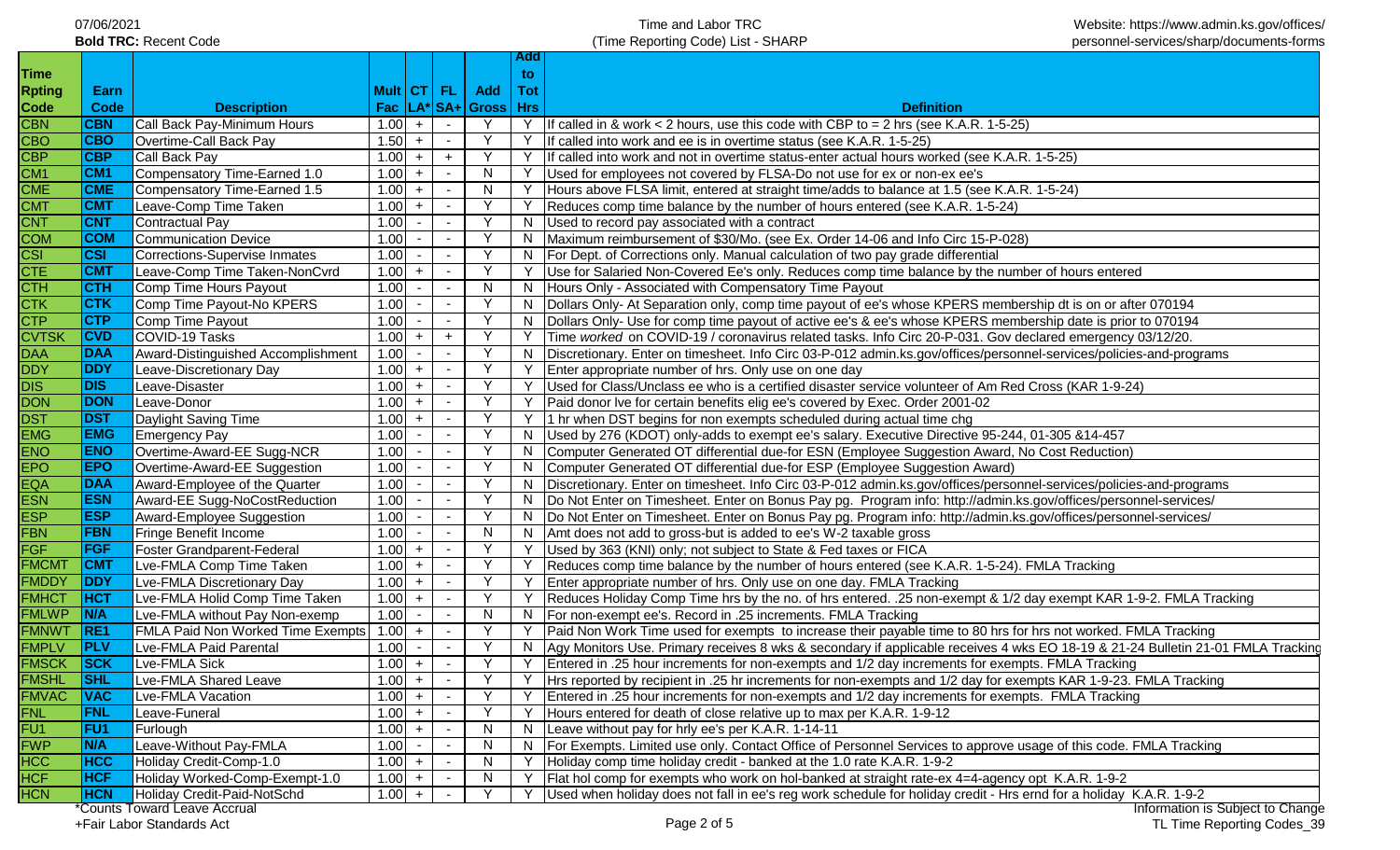| 07/06/2021                   |
|------------------------------|
| <b>Bold TRC: Recent Code</b> |

**Add** 

| <b>Time</b>   |                 |                                      |          |                          |           |                                        | to. |                                                                                                                            |
|---------------|-----------------|--------------------------------------|----------|--------------------------|-----------|----------------------------------------|-----|----------------------------------------------------------------------------------------------------------------------------|
| <b>Rpting</b> | Earn            |                                      |          |                          |           | Mult   CT   FL   Add                   | Tot |                                                                                                                            |
| Code          | <b>Code</b>     | <b>Description</b>                   |          |                          |           | $\textsf{Fac}$   LA*  SA+  Gross   Hrs |     | <b>Definition</b>                                                                                                          |
| <b>HCP</b>    | <b>HCP</b>      | Holiday Worked-Comp-1.5              | 1.00     | $+$                      | $+$       | N.                                     |     | Y   Premium Holiday Comp Time hours for hours worked on holiday - Adds to bal at 1.5 rate K.A.R. 1-9-2                     |
| <b>HCT</b>    | <b>HCT</b>      | Leave-Holiday Comp Time Taken        | 1.00     | $+$                      |           |                                        |     | Reduces Holiday Comp Time hrs by the number of hrs entered. . 25 non-exempt & 1/2 day exempt K.A.R. 1-9-2                  |
| <b>HCV</b>    | <b>HCV</b>      | Holiday Premium-Comp-.5              | 0.50     | $\sim$                   |           | N                                      |     | Hrs in overtime status worked on the Holiday & added to holiday comp bal at .5 rate K.A.R. 1-9-2                           |
| <b>HDC</b>    | HD <sub>1</sub> | Holiday Credit-Paid-1.0              | 1.00     | $+$                      |           |                                        |     | Hrs earned for a holiday. If not used on actual holiday, enter as HCC. When use, enter HCT K.A.R. 1-9-2                    |
| <b>HDF</b>    | <b>HDF</b>      | Holiday Worked-Paid-Exempt-1.0       | 1.00     | $+$                      |           |                                        |     | N   Flat dollar amt to compensate exempts working on the holiday-agency option K.A.R. 1-9-2                                |
| <b>HDP</b>    | <b>HDP</b>      | Holiday Worked-Paid-1.5              | 1.50     | $+$                      | $+$       |                                        |     | Premium Holiday Pay for working on the holiday K.A.R. 1-9-2                                                                |
| <b>HDV</b>    | <b>HDV</b>      | Holiday Premium-Paid-.5              | 0.50     | $\blacksquare$           |           |                                        |     | Hrs in overtime status worked on the Holiday & paid as holiday premium pay at .5 rate K.A.R. 1-9-2                         |
| <b>HOC</b>    | <b>HOC</b>      | Holiday Credit-Comp1.0 - FLSA        | 1.00     | $+$                      | $\ddot{}$ | N                                      |     | Holiday comp time credit - banked at the 1.0 rate. Cnts toward FLSA 9/2000 K.A.R. 1-5-24 KOSE MOA                          |
| <b>HON</b>    | <b>HON</b>      | Holiday Credit-Pd-NotSchd - FLSA     | 1.00     | $+$                      | $+$       |                                        |     | Use when hol doesn't fall in ees reg work sched-Hrs ernd for holiday Cnts toward FLSA 9/00 1-5-24 KOSE MOA                 |
| <b>HOO</b>    | <b>HOO</b>      | Holiday Credit-Paid1.0 - FLSA        | 1.00     | $+$                      | $+$       |                                        |     | Hrs ernd for a holiday. Counts Toward FLSA 9/00 K.A.R. 1-5-24 KOSE MOA                                                     |
| <b>HTH</b>    | <b>HTH</b>      | Holiday Comp Time Payout Hrs         | 1.00     | $\overline{\phantom{a}}$ |           | N                                      | N.  | Hours Only - Associated with Holiday Compensatory Time Payout                                                              |
| <b>HTK</b>    | <b>HTK</b>      | Holiday Comp Payout-No KPERS         | 1.00     |                          |           |                                        | N.  | Dollars Only- At Separation only, hol comp time payout of ee's whose KPERS membership dt is on or after 070194             |
| <b>HTP</b>    | <b>HTP</b>      | Holiday Comp Time Payout             | 1.00     |                          |           |                                        | N.  | Dollars Only- Use for hol comp time payout of active ee's & ee's whose KPERS membership date is prior to 070194            |
| <b>IAO</b>    | <b>IAO</b>      | Overtime-Award-InnovationEESug       | 1.00     |                          |           |                                        |     | N Computer Generated OT differential due-for ISA (Innovation EE Suggestion Award)                                          |
| <b>INA</b>    | <b>INA</b>      | <b>Innovation Award</b>              | 1.00     |                          |           |                                        |     | N   Discretionary. Enter on timesheet. Info Circ 03-P-012 admin.ks.gov/offices/personnel-services/policies-and-programs    |
| <b>INC</b>    | <b>INC</b>      | Incentive Earnings                   | 1.00     |                          |           | Y                                      |     | N   Used by agency 034 only. Certified Hazmat Tech Incentive Pay Agency 10/01/06                                           |
| <b>INJ</b>    | <b>INJ</b>      | Leave-Injury                         | 1.00     | $+$                      |           | Y                                      |     | Y Job Injury Leave per K.A.R. 1-9-22                                                                                       |
| <b>ISA</b>    | <b>ISA</b>      | Award-Innovation EE Suggestion       | 1.00     |                          |           | <b>V</b>                               |     | N   Do Not Enter on Timesheet. Enter on Bonus Pay pg. EE Sugg Program: www.da.ks.gov/ps/subject/award/empsugg.htm          |
| <b>IWN</b>    | <b>IWN</b>      | Leave-Inclement Weather              | $1.00 +$ |                          |           | Y                                      |     | Y Lve recorded when Inclement Weather declared by Gov or designee according to Inclement Weather Pol.                      |
| <b>JRY</b>    | <b>JRY</b>      | Leave-Jury Duty                      | $1.00 +$ |                          |           | Y                                      |     | Y Jury duty entered in qtr hr increments per K.A.R. 1-9-8                                                                  |
| <b>KMP</b>    | KMP             | Mentor Kansas Program                | $1.00 +$ |                          | $+$       | Y                                      |     | Up to 90 minutes per pay period w/ approved Gold Star Partner. Bulletin 08-03; Ex. Order 08-10                             |
| <b>KOS</b>    | KOS             | Leave-Union Business                 | 1.00     | $+$                      |           | Y                                      |     | Y Leave for KOSE Union Reps used in 1 hour increments. Shall not exceed 1200 hrs total usage/yr. Eff 05/18/08              |
| <b>KQA</b>    | KQA             | Kansas Quality Management Awrd       | 1.00     | $\sim$                   |           |                                        |     | N   Discretionary. Enter on timesheet. Info Circ 03-P-012 admin.ks.gov/offices/personnel-services/policies-and-programs    |
| <b>LCOM</b>   | <b>BON</b>      | <b>Retail Recruitment Commission</b> | 1.00     |                          |           |                                        |     | N  Used for certain Kansas Lottery ee's only. Lottery's New Retailer Recruitment Incentive-based Comp Program              |
| <b>LEG</b>    | <b>LEG</b>      | Legislative Allowance                | 1.00     |                          |           |                                        |     | N   Used for Legislative Branch ee's only                                                                                  |
| <b>LEX</b>    | <b>LEX</b>      | Overtime-LegislativeNotCovered       | 1.00     |                          |           |                                        |     | N   Used for Legislative Branch ee's only to report legis. salaried ee's overtime                                          |
| <b>LGP</b>    | <b>LGP</b>      | Legislative Daily Pay                | 1.00     |                          |           |                                        |     | N   For use by Legislators only. Ensure Comp Rate is accurate on Job Data. Enter 1's not dollar amounts                    |
| <b>LLP</b>    | <b>LLP</b>      | Legislative Leader Pay               | 1.00     |                          |           |                                        |     | N   Used for Legislative Branch ee's only                                                                                  |
| <b>LNA</b>    | <b>LNA</b>      | Length of Service Award              | 1.00     |                          |           |                                        |     | N   Discretionary. Enter on timesheet. Info Circ 03-P-012 admin.ks.gov/offices/personnel-services/policies-and-programs    |
| <b>LNG</b>    | <b>LNG</b>      | Longevity Bonus Pay                  | 1.00     |                          |           |                                        |     | N   Automatically defaults into Time Sheet/based on Service Date                                                           |
| <b>LWP</b>    | <b>N/A</b>      | Leave-Without Pay                    | 1.00     |                          |           | N                                      |     | N   For exempt ee's only-enter in full day increments. Contact Office of Personnel Services to approve usage of this code. |
| <b>LWPNE</b>  | <b>LWN</b>      | Leave-Without Pay Non-exempt         | 1.00     | $\overline{\phantom{a}}$ |           | N                                      |     | N   For non-exempt ee's. Record in .25 increments                                                                          |
| <b>MAC</b>    | <b>MAC</b>      | Meet/Confer DofA Authorized          | 1.00     | $+$                      |           |                                        |     | Used in rare cases during meet & confer. Must be authorized by the Department of Administration                            |
| <b>MDP</b>    | <b>MDP</b>      | Military Differential Pay            | 1.00     |                          |           |                                        |     | N   Used in rare cases when military pay is less than State pay. Refer to Bulletin 09-02 & Info Circ 09-P-021. Eff 01/09   |
| <b>MIL</b>    | <b>MIL</b>      | Leave-Military Duty                  | 1.00     | $+$                      | $\sim$    | Y                                      |     | Y   Authorized Military Leave refer to KAR 1-9-7a, 1-9-7b & 1-9-7c and appropriate Bulletins                               |
| <b>MSA</b>    | <b>MSA</b>      | <b>Award-Meritorious Service</b>     | 1.00     | $\sim$                   |           |                                        |     | N   Discretionary. Enter on timesheet. Info Circ 03-P-012 admin.ks.gov/offices/personnel-services/policies-and-programs    |
| <b>MVG</b>    | <b>MVG</b>      | Moving Expense-Non-Taxable           | 1.00     |                          |           | N                                      | N.  | Used by A&R only for reporting purposes                                                                                    |
| <b>MVT</b>    | <b>MVT</b>      | Moving Expense-Taxable               | 1.00     |                          |           |                                        | N.  | Report taxable moving expenses not excluded from gross income.                                                             |
| <b>NGP</b>    | <b>NGP</b>      | <b>National Guard Emergency</b>      | 1.00     |                          |           |                                        |     | Agency 034 only-Daily rate paid for emergency work; not subject to FICA                                                    |
| <b>NGR</b>    | <b>NGR</b>      | National Guard Regular               | 1.00     |                          |           |                                        |     | 034 only-Daily rte pd for 1 day-entered on Job Data 2 page, comp rate field                                                |
| <b>NMA</b>    | <b>NMA</b>      | Non-Monetary Award                   | 1.00     |                          |           | N                                      |     | N   Discretionary. Enter on timesheet. Info Circ 03-P-012 admin.ks.gov/offices/personnel-services/policies-and-programs    |
| <b>NOR</b>    | <b>NOR</b>      | No Response Time                     | 1.00     | $+$                      |           |                                        |     | Y   Unit 1 Ees only. Supp Agreement w/KOSE. EE sent home expect call back, but wasn't. Circ 09-P-022. Eff 01/2009          |
|               |                 | *Counts Toward Leave Accrual         |          |                          |           |                                        |     | Information is Subject to Change                                                                                           |

+Fair Labor Standards Act Page 3 of 5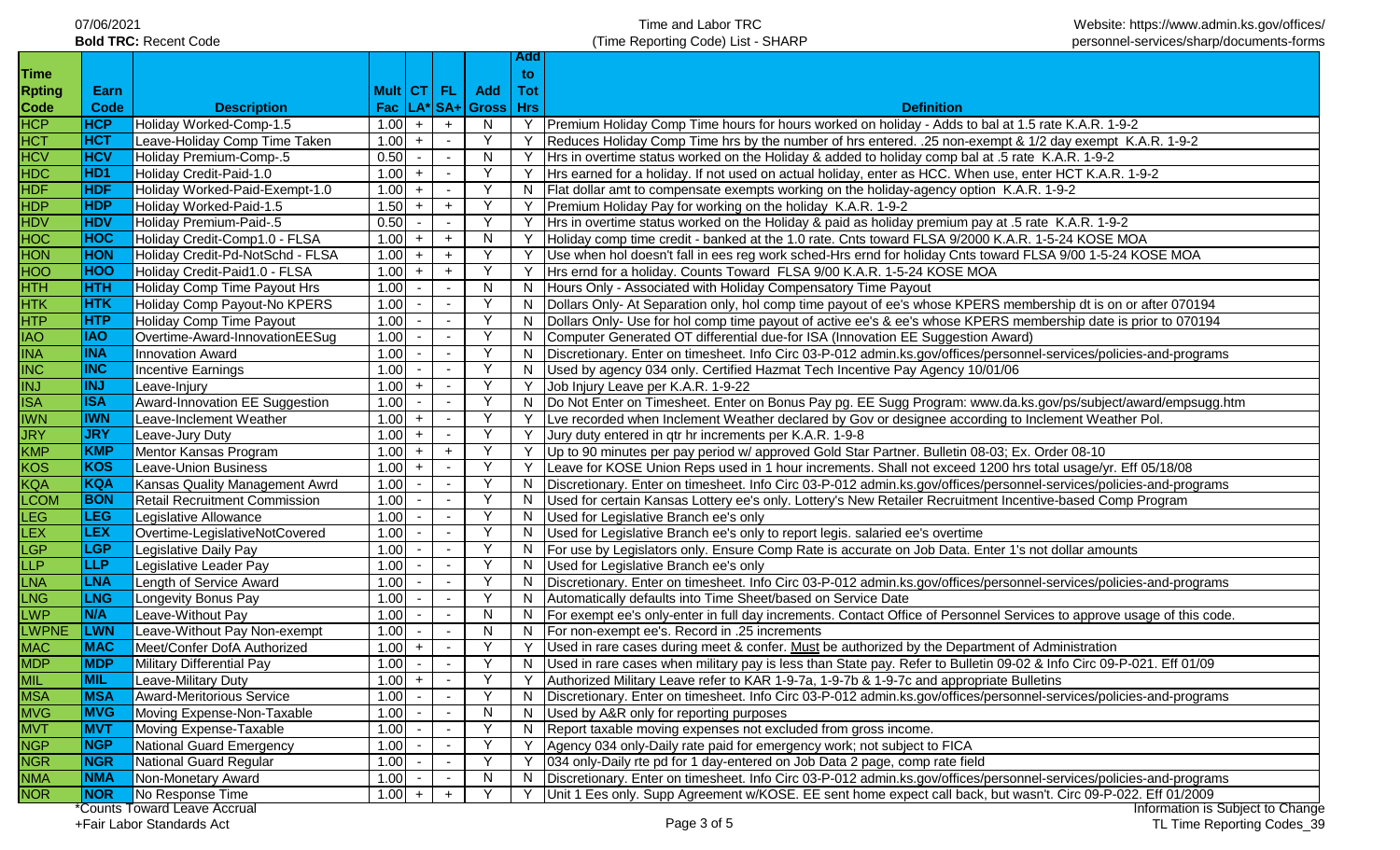| 07/06/2021                   |  |
|------------------------------|--|
| <b>Bold TRC: Recent Code</b> |  |

**Add** 

| <b>Time</b>               |                          |                                      |            |     |                          |                               | to. |                                                                                                                              |
|---------------------------|--------------------------|--------------------------------------|------------|-----|--------------------------|-------------------------------|-----|------------------------------------------------------------------------------------------------------------------------------|
| <b>Rpting</b>             | Earn                     |                                      | Mult CT FL |     |                          | Add                           | Tot |                                                                                                                              |
| Code                      | Code                     | <b>Description</b>                   |            |     |                          | Fac   LA*   SA+   Gross   Hrs |     | <b>Definition</b>                                                                                                            |
| <b>NPT</b>                | <b>NPT</b>               | Non Standard Hours                   | 1.00       |     |                          | N                             |     | N  Hrs in excess of exempt's FTE. Won't Add To Gross. TL generated when 1.0 Exempt exceeds 80 hrs Pd Time                    |
| <b>NWT</b>                | RE1                      | Paid Non Worked Time Exempts         | 1.00       | $+$ |                          | <b>V</b>                      | Y   | Paid Non Work Time used for exempt employees to increase their payable time to 80 hrs for hrs not worked                     |
| <b>ODP</b>                | <b>ODP</b>               | Overtime-Differential Pay            | 1.00       |     |                          | <b>Y</b>                      | N   | OT diff due-computer generated - longevity or qlty award bonus pay, KAR 1-5-24(b)2                                           |
| ORG                       | <b>ORG</b>               | Leave-Organization                   | 1.00       | $+$ |                          | Y                             |     | DOC FOP 64 certain covered parole officer I & II. Max 200 hrs/yr stwide Art 21; KS Trooper ASSN 1523 hrs/yr MOA Art 11       |
| OT <sub>1</sub>           | OT <sub>1</sub>          | Overtime-.5                          | 0.50       | $+$ | $\sim$                   | Y                             | Y   | Used by Division of Printing only                                                                                            |
| OT2                       | OT <sub>2</sub>          | Overtime-2.0                         | 1.00       | $+$ | $\sim$                   | Y                             | Y   | Used by Division of Printing only                                                                                            |
| <b>OTM</b>                | <b>OTM</b>               | Overtime-Special                     | 1.00       | $+$ | $\sim$                   | Y                             | Y   | Manually calculated overtime for unique group of employees including 9pay12 ee's                                             |
| <b>OTP</b>                | <b>OTP</b>               | Overtime                             | 1.50       | $+$ | $\overline{\phantom{a}}$ |                               | Y   | For non-exempt ee's when hrs worked are over FLSA limit. Enter only after reach FLSA threshold                               |
| P1H                       | P <sub>1</sub> H         | Pay Diff Hours-Corrections-10%       | 1.00       |     | $\overline{\phantom{a}}$ |                               | N.  | Used by Dept of Corrections only-10% pay differential for ee's who supervise inmates                                         |
| P <sub>3</sub> H          | <b>P3H</b>               | Pay Diff Hours-JJA-SpecUnit-5%       | 1.00       |     | $\overline{\phantom{a}}$ |                               | N.  | JJA use only-5% pay diff for eligible JCOI, II, III & Specialist Specialty Unit. Exec Dir 99-279 & 01-304                    |
| PA <sub>1</sub>           | PA <sub>1</sub>          | Patient Employee-FLSA covered        | 1.00       | $+$ | $+$                      |                               |     | Used by state hospitals only. Enter Hours only. Non-exempt Employees (FLSA N)                                                |
| PA <sub>2</sub>           | PA <sub>2</sub>          | Patient Employee-not FLSA            | 1.00       |     | $\overline{\phantom{a}}$ |                               | N.  | Used by state hospitals only. Enter Amount only. Non-covered Employees (FLSA X)                                              |
| PA <sub>3</sub>           | PA <sub>3</sub>          | Patient EE-Hol Worked 1.5            | 1.00       | $+$ | $+$                      |                               |     | Used by state hospitals only. Hours only. Non-exempt EEs. Premium Holiday Pay for working on the holiday K.A.R. 1-9-2        |
| <b>PLV</b>                | <b>PLV</b>               | Leave-Paid Parental                  | 1.00       |     | $\blacksquare$           |                               | N.  | Agy Monitors Use Primary receives 8 wks & secondary if applicable receives 4 wks EO 18-19 & 21-24 Bulletin 21-01             |
| <b>PRA</b>                | <b>PRA</b>               | Pay Rate Adjustment                  | 1.00       |     | $\overline{\phantom{a}}$ |                               | N.  | Used for processing late pay increases including past due + and - changes to the ee's rate of pay                            |
| <b>PRB</b>                | <b>PRB</b>               | Personal Reimbursement               | 1.00       |     |                          |                               | N.  | USE SOKNONTASK ONLY. Used by A&R & agency for arrearage collection for active ee's. circ 97-P-030                            |
| <b>REG</b>                | RE <sub>1</sub>          | <b>Regular Earnings</b>              | 1.00       | $+$ | $+$                      |                               |     | Regular hours worked that are below the FLSA max                                                                             |
| <b>RET</b>                | <b>RET</b>               | <b>Retention Incentive Earnings</b>  | 1.00       |     |                          |                               | N.  | Use for approved positions only-enter on Bonus Pay page. Ex. Order 02-326                                                    |
| <b>RFD</b>                | <b>RFD</b>               | Relief From Duty With Pay            | 1.00       | $+$ |                          |                               |     | Used by Judicial and Legistlative Branches only. Executive Branch: Refer to Administrative Leave (ADM)                       |
| <b>RTO</b>                | <b>RTO</b>               | Overtime-Retention Incentive         | 1.00       |     | $\sim$                   |                               | N   | System generated for KDOT ee's who worked overtime in previous 12 months and are receiving RET                               |
| $\overline{\mathsf{S}10}$ | <b>S10</b>               | Shift 10-KDOT-\$1.50                 | 1.00       |     |                          |                               | N   | KDOT non-exempt ees only who perform emergency snow removal. Rev Exec Dir 05-363 Effective 08/28/05                          |
| $\overline{\text{S}11}$   | $\overline{\text{S}}$ 11 | Shift 11-KHP-\$0.75                  | 1.00       |     | $\sim$                   |                               | N   | Used by KHP Executive Directive 03-340 eff 06/08/03 & Wildlife & Parks Exec Dir. 08-392 eff 11/16/08                         |
| $\overline{\text{S}12}$   | <b>S12</b>               | Pay Prem-Public Accommodation        | 1.00       |     |                          |                               | N.  | Used by KDOT only-\$1.20/hr Public Accommodation Pay Differential. Exec Dir 05-363 Effective 06/05/05                        |
| $\overline{\text{S}13}$   | <b>S13</b>               | Pay Diff-KCVA-CNA I Meds             | 1.00       |     |                          |                               | N.  | Used by KCVA only - \$1/hr CNA Is for actual hours spent passing medications. Exec Dir 05-363 Effective 07/03/05             |
| $\overline{S14}$          | <b>S14</b>               | Pay Diff-Building Trade Class \$0.30 | 1.00       |     |                          |                               | N.  | Used by certain ee's in "N2" job classes. Ex Dir 06-369                                                                      |
| $\overline{\text{S}15}$   | <b>S15</b>               | Shift 15-MOA-\$.50                   | 1.00       |     |                          | Y.                            |     | N  Used by KOSE covered non-exempt ee's & JJA classes covered by Ex. Dir 12-430. \$0.50/hr. Eff 5/18/08 & 6/10/12            |
| S <sub>16</sub>           | <b>S16</b>               | Duty Officer Pay-FOP-\$30.00         | 1.00       |     | $\sim$                   | <sup>V</sup>                  | N.  | DOC FO Police Lodge #64 certain covered parole officer I, IIs only Enter .50 for \$15 or 1 for \$30. MOA Art. 25 IC 15-P-027 |
| S3H                       | S <sub>3H</sub>          | Shift 3 Hours-10%                    | 1.00       |     |                          | <sup>V</sup>                  | N.  | Certain Direct Care Staff - Ex. Dir. 94-221                                                                                  |
| <b>SCK</b>                | <b>SCK</b>               | Leave-Sick                           | 1.00       | $+$ | $\sim$                   | Y                             | Y   | Entered in .25 hour increments for non-exempts and 1/2 day increments for exempts                                            |
| <b>SET</b>                | <b>SET</b>               | Settlement Pay                       | 1.00       |     | $\sim$                   | $\mathsf{Y}$                  | N.  | Usually a one time payment resulting from litigation - adds to pay                                                           |
| SF <sub>1</sub>           | SF <sub>1</sub>          | Shift 1                              | 1.00       |     | $\sim$                   | $\mathsf{Y}$                  |     | N Certain non-exempt ee's per Ex. Dir. 94-221, 01-310 & K.A.R. 1-5-28. Amount is .30 per hour                                |
| SF <sub>5</sub>           | SF <sub>5</sub>          | Shift 5-\$0.30                       | 1.00       |     | $\sim$                   | Y                             |     | N   K.A.R. 1-5-28 (c); Nursing-Med ee's & Correction ee's who super inmates Ex Dir 94-221/94-216/01-310                      |
| SF <sub>6</sub>           | <b>SF6</b>               | Shift 6-\$0.45                       | 1.00       |     | $\sim$                   | Y                             |     | N   Division of Printing - Memorandum of Agreement                                                                           |
| SF7                       | <b>SF7</b>               | Shift 7-\$0.60                       | 1.00       |     | $\sim$                   | Y                             |     | N   Division of Printing - Memorandum of Agreement. Ex Dir 01-316, KSU KAPE. FHSU (10/2018)                                  |
| SF9                       | SF9                      | Shift 9-\$0.50                       | 1.00       |     | $\sim$                   | Y                             |     | N   Division of Printing - Memorandum of Agreement. Certain ee's at LSH only (Ex Dir 89-134)                                 |
| <b>SHL</b>                | <b>SHL</b>               | Leave-Shared                         | 1.00       | $+$ |                          |                               |     | Hours reported by recipient in .25 hr increments for non-exempts and 1/2 day for exempts K.A.R. 1-9-23                       |
| SK2                       | <b>SK2</b>               | Skill Differential 2-Bindery         | 1.00       |     |                          |                               | N.  | Skill differential for non-exempt Printing ee's who operate selected bindery equipment in the bindery                        |
| SK <sub>3</sub>           | SK <sub>3</sub>          | Skill Differential 3-Bindery         | 1.00       |     |                          |                               | N.  | Skill differential for non-exempt Printing ee's who operate selected portable & other equipment                              |
| SK <sub>5</sub>           | SK <sub>5</sub>          | Skill Differential 5-MBO             | 1.00       |     |                          |                               | N.  | Skill differential for non-exempt Printing Bookbinders who operate specific equip. w/o assist & approved by Mgr              |
| <b>SLA</b>                | N/A                      | Sick Leave Payout-Accrual Hrs        | 0.00       |     |                          | N                             |     | Use for separating ee. # of hrs ee will accrue this pay period. Don't use for Vac Xfr to Sick at Fiscal Year End             |
| <b>SLH</b>                | <b>SLH</b>               | Sick Leave Payout Hours              | 1.00       |     |                          | N                             | N.  | Hours Only - Associated with Sick Leave Payout                                                                               |
| <b>SLK</b>                | <b>SLK</b>               | Sick Leave Payout-No KPERS           | 1.00       |     |                          |                               | N.  | Use for sick leave payout for retiring ee's whose KPERS membership date is on or after July 1, 1994 (03-P-008)               |
|                           |                          | Counts Toward Leave Accrual          |            |     |                          |                               |     | Information is Subject to Change                                                                                             |

+Fair Labor Standards Act Page 4 of 5